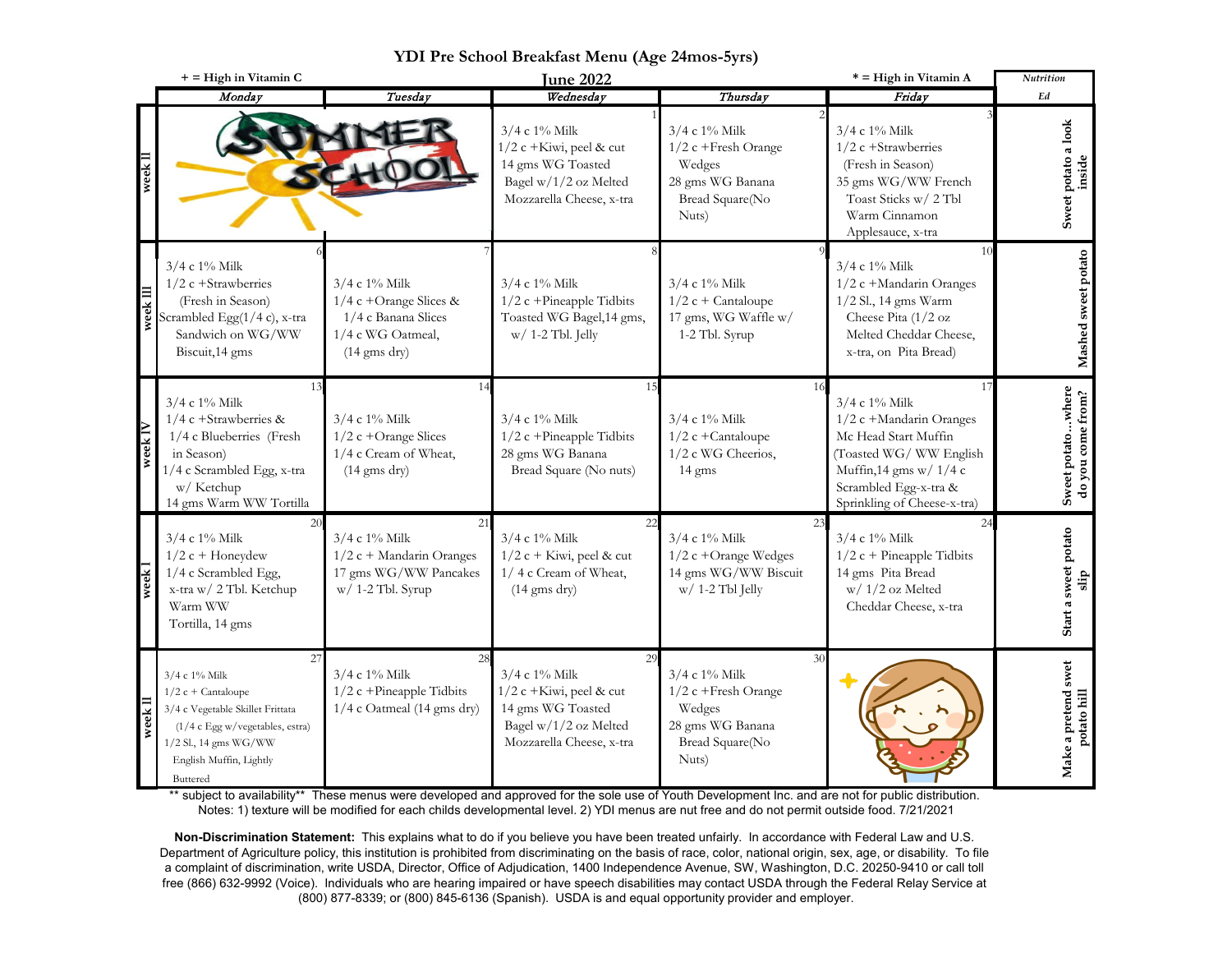|      | $+$ = High in Vitamin C                                                                                                                                                                                        |                                                                                                                                                                                                                                                      | <b>June 2022</b>                                                                                                                                                                                                            |                                                                                                                                                                                                                                                                        | * = High in Vitamin A                                                                                                                                                                                                                                  | Nutrition                              |
|------|----------------------------------------------------------------------------------------------------------------------------------------------------------------------------------------------------------------|------------------------------------------------------------------------------------------------------------------------------------------------------------------------------------------------------------------------------------------------------|-----------------------------------------------------------------------------------------------------------------------------------------------------------------------------------------------------------------------------|------------------------------------------------------------------------------------------------------------------------------------------------------------------------------------------------------------------------------------------------------------------------|--------------------------------------------------------------------------------------------------------------------------------------------------------------------------------------------------------------------------------------------------------|----------------------------------------|
|      | Monday                                                                                                                                                                                                         | Tuesday                                                                                                                                                                                                                                              | Wednesday                                                                                                                                                                                                                   | Thursday                                                                                                                                                                                                                                                               | Friday                                                                                                                                                                                                                                                 | Ed                                     |
|      | <u>J.</u>                                                                                                                                                                                                      | $\mathbb{C}$<br>60                                                                                                                                                                                                                                   | $3/4$ c $1\%$ Milk<br>1 1/2 oz Oven Baked Parmesan<br>Chicken (Thigh Meat)<br>1/4 c Zucchini w/ onion, extra<br>1/4 c Fruit Cocktail, cut<br>grapes in half<br>/2 Sl., 14 gms WG/WW Bread                                   | 3/4 c 1% Milk<br>2<br>$3/4$ c Beefaroni (1 $1/2$ oz grnd beef<br>1/4 c WG Elbow Mcaroni & 1/4c<br>Tomato Jc, tomato, corn & onion)<br>Salad w/ 1/4 c *Spinach<br>& 1/8 c Cucumber+<br>Tbl LF 1000 Island Drsg<br>1/4 c Sliced Apples                                   | $3/4$ c $1\%$ Milk<br>3<br>11/2 oz Baked buttered Tilapia<br>w/ Lemon Pepper<br>1/4 c Roasted Vegetables<br>$(1/8 \text{ c Red/New Potato})$<br>1/8 c *Carrot & Onion-x-tra)<br>$1/4$ c +Honeydew<br>14 gm WG/WW Dinner Roll                           | Sweet potato a look<br>inside          |
| yeel | $3/4$ c 1% Milk<br>1/6 Cottage Pie (1 1/2 oz Grnd Beef<br>1/4 c Mashed Potato<br>LF Gravy & pie crust, x-tra)<br>1/4 c *Steamed Broccoli<br>1/2 Sl. WG/WW Bread, 14 grms                                       | $3/4$ c $1\%$ Milk<br>1 1/2 oz Shredded BBQ<br>Pork Sandwich on<br>14 gms WG/WW Bun<br>1/4 c *Carrot Sticks<br>1/4 c Fruit Cocktail<br>(Cut grapes in half)                                                                                          | $3/4$ c $1\%$ Milk<br>1/2 Chicken Enchilada<br>$(11/2)$ oz Chicken & Cheese<br>14 gms WG Corn Tortilla<br>Mild Green Chile (see recipe for amts)<br>1/4 c Zucchini w/ Sauteéd Onion, extra<br>1/4 c Pears (Fresh in Season) | 3/4 c 1% Milk<br>9<br>1/2 Hamburger on 14 gms<br>$WG/WW$ Bun $(11/2 oz$ Meat,<br>Pickles, Onions, extra, ketchup, mustard<br>$1/4$ c *Lettuce & $1/8$ c<br>$*Tomato$<br>1/4 c +Honeydew or<br>Watermelon (In Season)                                                   | 10<br>$3/4$ c $1\%$ Milk<br>1 c Tuna Casserole<br>$(11/2)$ oz Tuna, $1/4$ c<br>* Peas & Carrots, 1/4 c<br>WG Rotini Pasta,<br>Bread Crumbs, x-tra & sauce)<br>1/4 c +Strawberries (Fresh in Seas                                                       | Mashed sweet potato                    |
| week | 3/4 c 1% Milk<br>1/2 c Beef & Spaghetti<br>Casserole $(11/2 oz)$<br>Grnd Beef, $1/4c$<br>*Sauce, and 1/4 c WG<br>Spaghetti Noodles)<br>$1/4$ c Pears                                                           | $3/4$ c $1\%$ Milk<br>1 1/2 oz BBQ Chicken (8 PC)<br>1/4 c Green Beans<br>1/4 c Peaches<br>$1/2$ Sl., 14 gms, WW/WG<br>Bread, Lightly Buttered (if<br>desired)                                                                                       | 15<br>3/4 c 1% Milk<br>3/4 c Chile Con Carne<br>$(11/2 \text{ oz }$ Ground Turkey,<br>1/4 c Red Beans & *Sauce)<br>$1/4$ c +Kiwi, ripe, peel<br>& cut<br>17 gms Corn Bread                                                  | 16<br>$3/4$ c $1\%$ Milk<br>11/2 oz Beef Pot Roast<br>1/4 c Oven Baked<br>Potatoes<br>1/4 c * Steamed Carrots<br>$1/2$ Sl., 14 gms WG/WW<br><b>Bread</b>                                                                                                               | $3/4$ c 1% Milk<br>17<br>3/4 c *WG Penne Pasta w/Three Cheese<br>(11/2 cheddar, Mozzerella, shredded<br>Parmesan and sauce, extra)<br>1/4 c *Sauteéd Spinach<br>w/ Onion-x-tra<br>$1/4$ c +Honeydew<br>14 gms WG Bread Stick w/ garlic butter          | Sweet potatowhere<br>do you come from? |
|      | 20<br>$3/4$ c $1\%$ Milk<br>1/2 c Spanish Rice and Gronud<br>Beef (1 1/2 oz beef, 1/4 c WG<br>Brown Rice, 1/4 c *vegetable<br>1/4 c Calabacitas w/ onions, x-tra<br>1/4 c Peaches<br>(See recipes for amounts) | $3/4$ c 1% Milk<br>21<br>1 1/2 oz Teriyaki Chicken (8pc)<br>1/2 c Broccoli & Stir Fry Noodles<br>$(1/4$ c WG noodles, stir fried<br>w/ 1/4 c * Steamed Broccoli<br>& Green Onions-extra)<br>1/4 c Banana Chunks (Dip<br>in +PA Juice, x-tra)         | $3/4$ c $1\%$ Milk<br>$11/2$ oz Pork Loin<br>$1/4$ c Peas<br>$1/4$ c +Cantaloupe<br>$1/2$ Sl., 14 gms WG/WW<br><b>Bread</b>                                                                                                 | 3/4 c 1% Milk<br>23<br>Pizza Pup-1 1/2 oz Grnd Beef<br>on 14 gm WG/WW Bun w/a<br>Sprinkling of mozzerella cheese<br>estra & *Sauce, x-tra (see recipe)<br>1/2 c Tossed Salad w/ *Dark Grens<br>& 1 Tbl LF 1000 Island Drsg.<br>1/4 c Apple Wedges (Dip in PA jce xtra) | 24<br>3/4 c 1% Milk<br>Bean Burrito on 14 gms warm WW tortill<br>$(1/2$ c Refried Beans & Spirnkle of<br>of Monterey jack cheese extra)<br>2 Tbl. * tomato salsa, x-tra<br>1/4 c *Lettuce & $1/8$ c *Tomato<br>$1/4$ c +Strawberries (Fresh in season) | Start a sweet potato<br>slip           |
| week | $3/4 c 1%$ Milk<br>Sloppy Joe on a 14 gms<br>$WG/WW$ Bun (1/3 c<br>Meat Mixture= $2 \text{ oz}$ )<br>$1/4$ c *Fresh Broccoli w/<br>1 Tbl. FF Ranch Drsg<br>$1/4$ c +Mandarin Oranges                           | $3/4$ c 1% Milk<br>28<br>Bean Tostada w/ 1/2 c homemade<br>refried Beans & a sprinkle of cheddar<br>, extra on a WG Tostada Shell (14 grms)<br>1/4 c *Shredded Lettuce &<br>1/8 c *Diced Tomato<br>2 Tbl. *Tomato Salsa, x-tra<br>$1/4$ c Applesauce | 29<br>$3/4$ c $1\%$ Milk<br>1 1/2 oz Oven Baked Parmesan<br>Chicken (Thigh Meat)<br>1/4 c Zucchini w/ onion, extra<br>1/4 c Fruit Cocktail, cut<br>grapes in half<br>/2 Sl., 14 gms WG/WW Bread                             | $3/4$ c $1\%$ Milk<br>30<br>$3/4$ c Beefaroni (1 $1/2$ oz grnd beef<br>1/4 c WG Elbow Mcaroni & 1/4c<br>Tomato Jc, tomato, corn & onion)<br>Salad w/ 1/4 c *Spinach<br>& 1/8 c Cucumber+<br>1 Tbl LF 1000 Island Drsg<br>1/4 c Sliced Apples                           |                                                                                                                                                                                                                                                        | Make a pretend swet<br>potato hill     |

## **YDI Pre School Lunch Menu (Age 24mos-5yrs)**

\*\* subject to availability\*\* These menus were developed and approved for the sole use of Youth Development Inc. and are not for public distribution. Notes: 1) texture will be modified for each childs developmental level. 2) YDI menus are nut free and do not permit outside food. 7/21/2021

**Non-Discrimination Statement:** This explains what to do if you believe you have been treated unfairly. In accordance with Federal Law and U.S. Department of Agriculture policy, this institution is prohibited from discriminating on the basis of race, color, national origin, sex, age, or disability. To file a complaint of discrimination, write USDA, Director, Office of Adjudication, 1400 Independence Avenue, SW, Washington, D.C. 20250-9410 or call toll free (866) 632-9992 (Voice). Individuals who are hearing impaired or have speech disabilities may contact USDA through the Federal Relay Service at (800) 877-8339; or (800) 845-6136 (Spanish). USDA is and equal opportunity provider and employer.